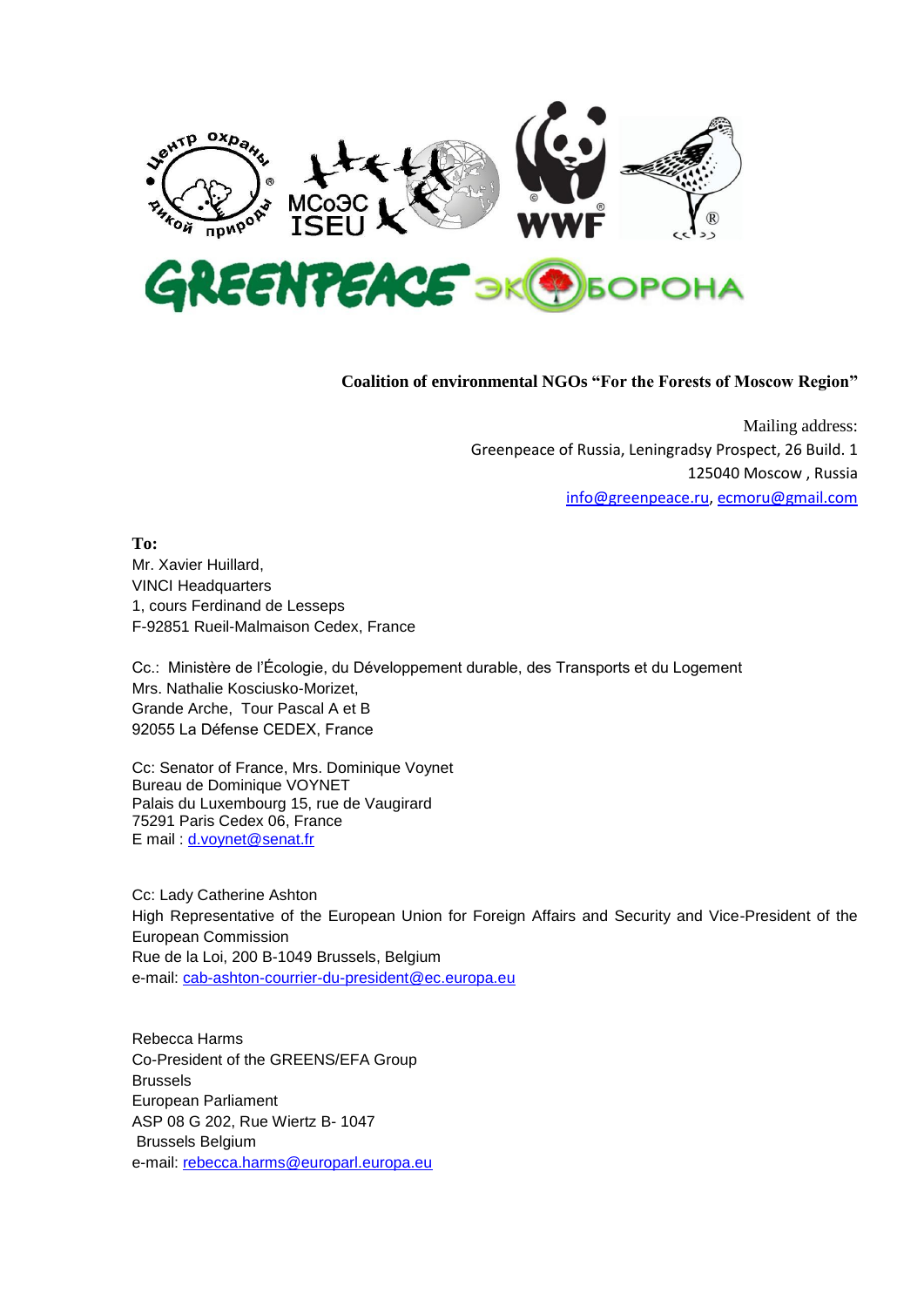Cc: Ms Heidi Hautala Member of the Group of the Greens/European Free Alliance Chairwoman of the Subcommittee on Human Rights Parlement européen Rue Wiertz ASP 08G301 B-1047 Brussels, Belgium e-mail: [heidi.hautala@europarl.europa.eu](mailto:heidi.hautala@europarl.europa.eu)

Cc: Mr Jo LEINEN Chairman of the Committee on the Environment, Public Health and Food Safety of the European Parliament Bât. Altiero Spinelli 12G205 60, rue Wiertz / Wiertzstraat 60 B-1047 Bruxelles/Brussel, Belgium e-mail[: jo.leinen@europarl.europa.eu](mailto:jo.leinen@europarl.europa.eu)

CC: Mr Knut Fleckenstein Member of the Group of the Progressive Alliance of Socialists and Democrats Chairman of the EP Delegation to the EU-Russia Parliamentary Cooperation Committee European Parliament Rue Wiertz ASP 12G158 B-1047 Brussels, Belgium e-mail[: knut.fleckenstein@europarl.europa.eu](mailto:knut.fleckenstein@europarl.europa.eu)

CC: Mr Herman Van Rompuy President of the European Council Rue de la Loi, 175 B-1048 Brussels, Belgium e-mail[: ec.president@consilium.europa.eu](mailto:ec.president@consilium.europa.eu)

March, 24 2011

Dear Mr. Huillard,

Presently, Russian State Company Avtodor is about to re-start construction works for the Moscow – St. Petersburg toll motorway project in the segment cutting through Khimki Forest. According to the official statement of Avtodor company, signing of an "additional agreement" with the concessioner of the project NWCC LLC (which is fully owned by Vinci Concessions Russie) will be considered as a signal to start the construction works<sup>i</sup>:

You are, perhaps, aware that an attempt to start construction works according to this project has already triggered acute social and environmental conflict in summer, 2010. According to independent public opinion polls, 76% of residents of Khimki, 67% of residents of Moscow, and 66% of all the Russians are strongly against the cutting of the motorway through Khimki Forest. A wide range of repressions has been used to suppress civic protests, including forced dispersion of peaceful meetings, unlawful detentions and arrests of activists, beatings, torture, and the use of unknown masked thugs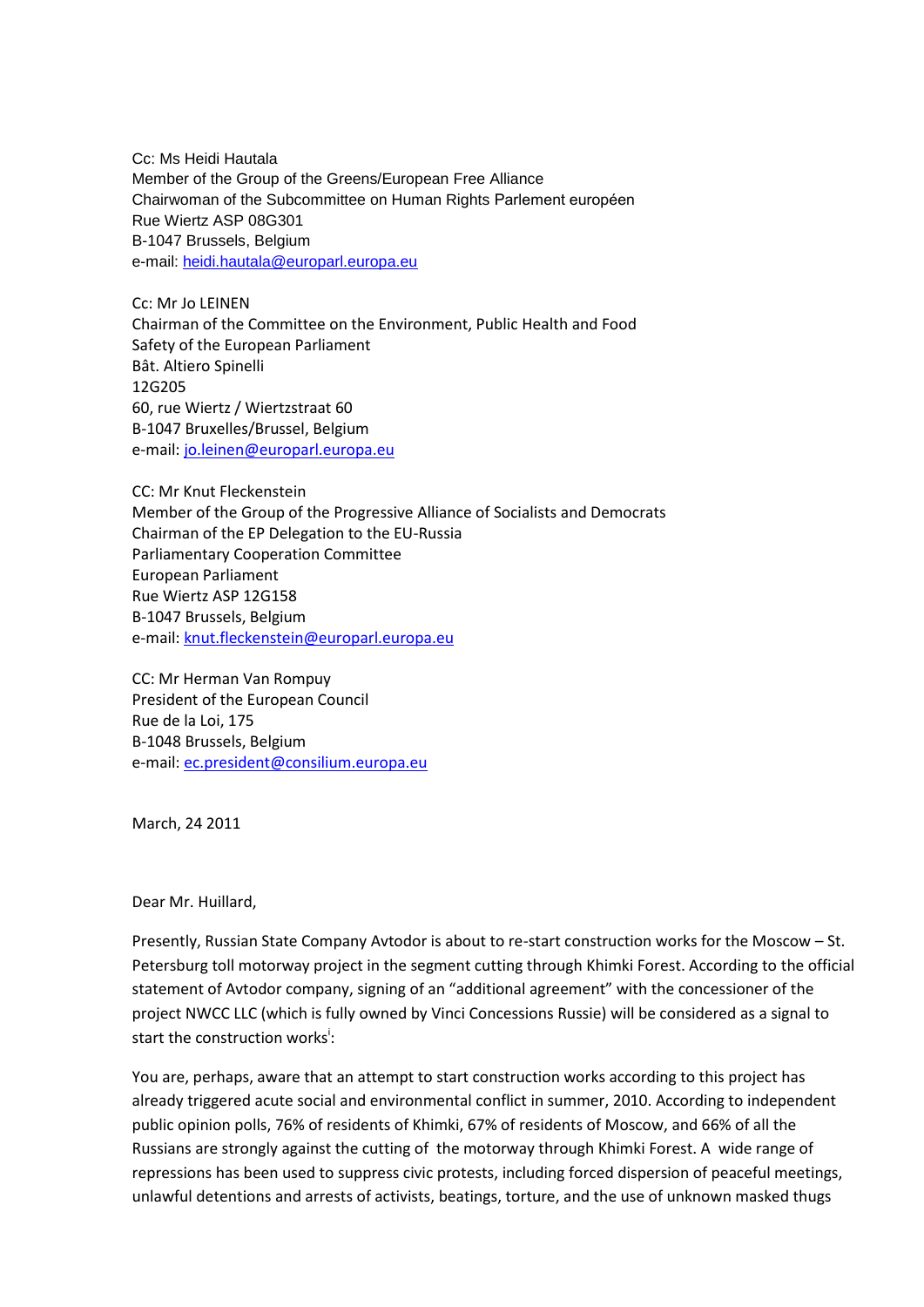wearing Nazi insignia on their clothes. Moreover, there are good reasons to link the attacks of unknown criminals against journalists Mikhail Beketov and Oleg Kashin, as well as against activist Konstantin Fetisov, to the Khimki Forest conflict. The attacks resulted in severe life-threatening injuries, and Mr. Beketov and Mr. Fetisov will probably be bed-ridden and unable to speak or move by themselves for the rest of their lives<sup>ii</sup>.

We, representatives of the Coalition of leading Russian environmental organizations "Za lesa Podmoskovia" (For the Moscow Region Forests) feel obliged to warn you about the following:

- the Khimki Forest conflict remains completely unresolved. The known decision of Russian Government to keep the initial routing unchanged is based on total ignorance of public opinion as well as of the position of independent experts.
- The "compensation measures" proposed by Russian authorities are unable to compensate for severe damage to the eco-system due to the fragmentation of the forest territory which is unavoidable if the existing routing of the motorway is preserved. This statement is backed by an independent expert examination on the project<sup>iii</sup>.
- Moreover, an analysis of official documents of Russian Forestry Agency Roslezkhoz shows that it is not planned even to enact any working compensation by enlargement of the remaining forest lands, since the planned "compensation" includes already existing green zones in Khimki town (yards, parks, green strips along roads), as well as existing forests damaged by fires<sup>iv</sup>
- Resuming the project would inevitable mean large-scale cutting down of trees. At least 60% of the forest to be destroyed for the motorway is still intact. Moreover, additional destruction of habitats is inevitable in the process of construction of technological roads as well as of re-loading of communications. For example, about 20,000 trees are to be cut down due to the communications (i.e., pipelines, cables) re-load; more than 100 years old oaks are among them.
- The choice of the motorway routing through the very heart of the Khimki Forest has no excuse in terms of engineering. Indeed, 11 different options for the placement of the motorway were found and analyzed during the independent expert examination. The currently chosen placement is the worst one. There exist options allowing construction of the motorway without any damage to natural areas or demolition of residential buildings.
- A situation similar to that with Khimki Forest is generic for almost all the considered segment of the motorway, i.e., from 15 to 58 km. The choice of the motorway routing through the forests of Solnechnogorsky District was made with harsh violations of legislation, principles of sustainable development and public involvement. No alternative routings allowing the minimization of damage to nature were considered.
- Pressure on the activists was resumed from the beginning of 2011, including attempts to start procedures allowing the State Guardianship to take children away from their parents using wrongful anonymous complaints about "cruelty towards children", attempts to fabricate various criminal cases, and police pressure on the businesses of the activists.

Therefore, your decision to continue work on the project and sign the additional agreement with "Avtodor" would be a signal for unjustified large-scale destruction of natural habitats, and would inevitably result in more repression against the activists, including direct violence. Vinci would bear responsibility for these consequences in this case.